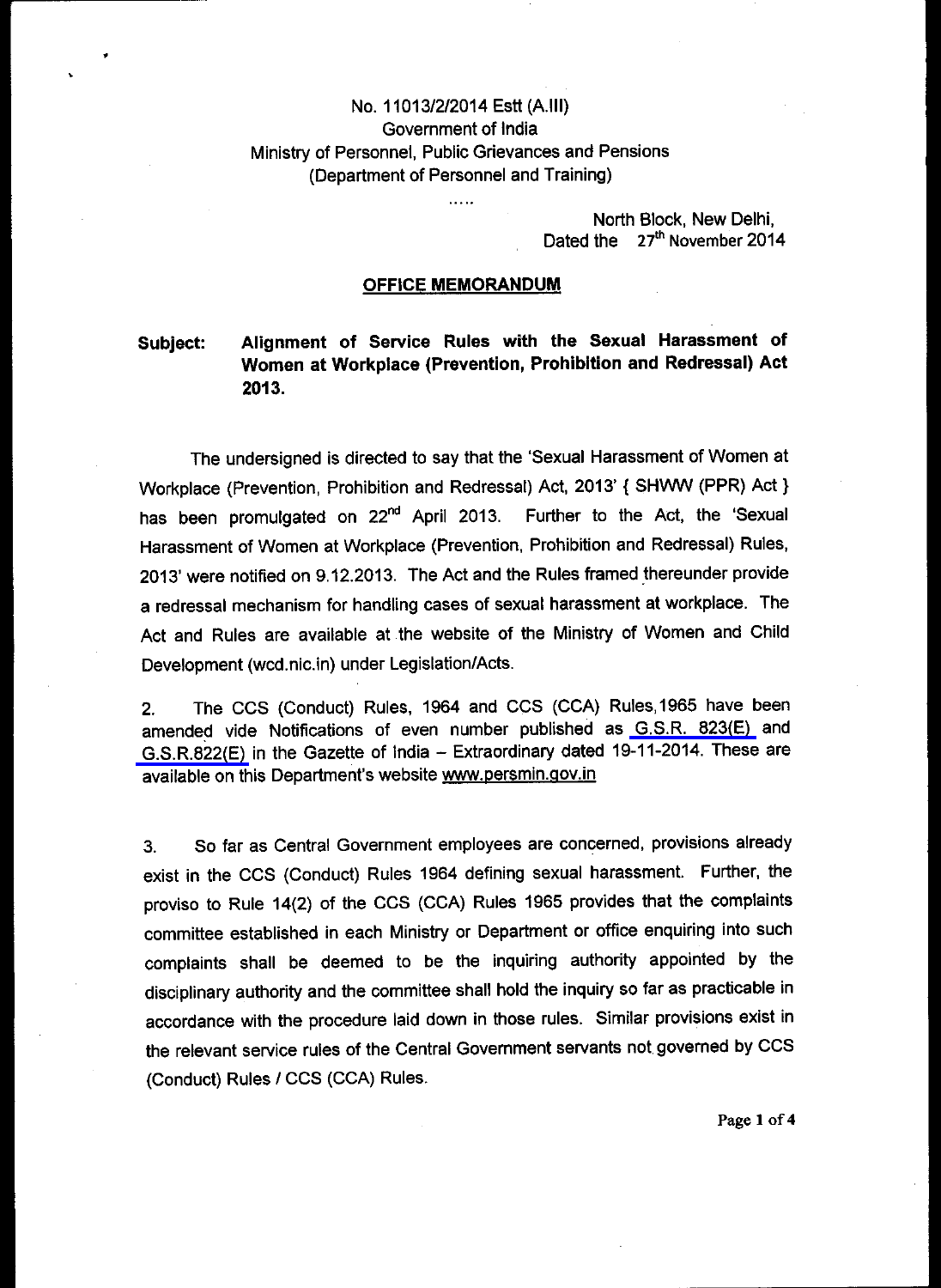4. Sexual harassment as defined rule 3-C of CCS (Conduct) Rules,1964 in has been amended vide Notification of even number dated 19-11-2014 (copy enclosed). The amended rule is as follows:

**"Rule 3C -** Prohibition of sexual harassment of working women

(1) No Government servant shall indulge in any act of sexual harassment of any woman at any work place.

(2) Every Government servant who is incharge of a work place shall take appropriate steps to prevent sexual harassment to any woman at such work place.

Explanation- 1 For the purpose of this rule,

(a) "sexual harassment" includes any one or more of the following acts or behaviour, (whether directly or by implication), namely:--

- (i) physical contact and advances; or
- (ii) demand or request for sexual favours; or
- (iii)sexually coloured remarks; or
- (iv)showing any pornography; or

(v) any other unwelcome physical, verbal, non-verbal conduct of a sexual nature.

(b) The following circumstances, among other circumstances, if it occurs or is present in relation to or connected with any act or behaviour of sexual harassment may amount to sexual harassment : -

- (i) implied or explicit promise of preferential treatment in employment; or
- (ii) implied or explicit threat of detrimental treatment in employment ; or
- (iii) implied or explicit threat about her present or future employment status; or
- (iv) interference with her work or creating an intimidating or offensive or hostile work environment for her; or
- (v) humiliating treatment likely to affect her health or safety.
- (c) "workplace" includes, -
- (i) any department, organisation, undertaking, establishment, enterprise, institution, office, branch or unit which is established, owned, controlled or wholly or substantially financed by funds provided directly or indirectly by the Central Government;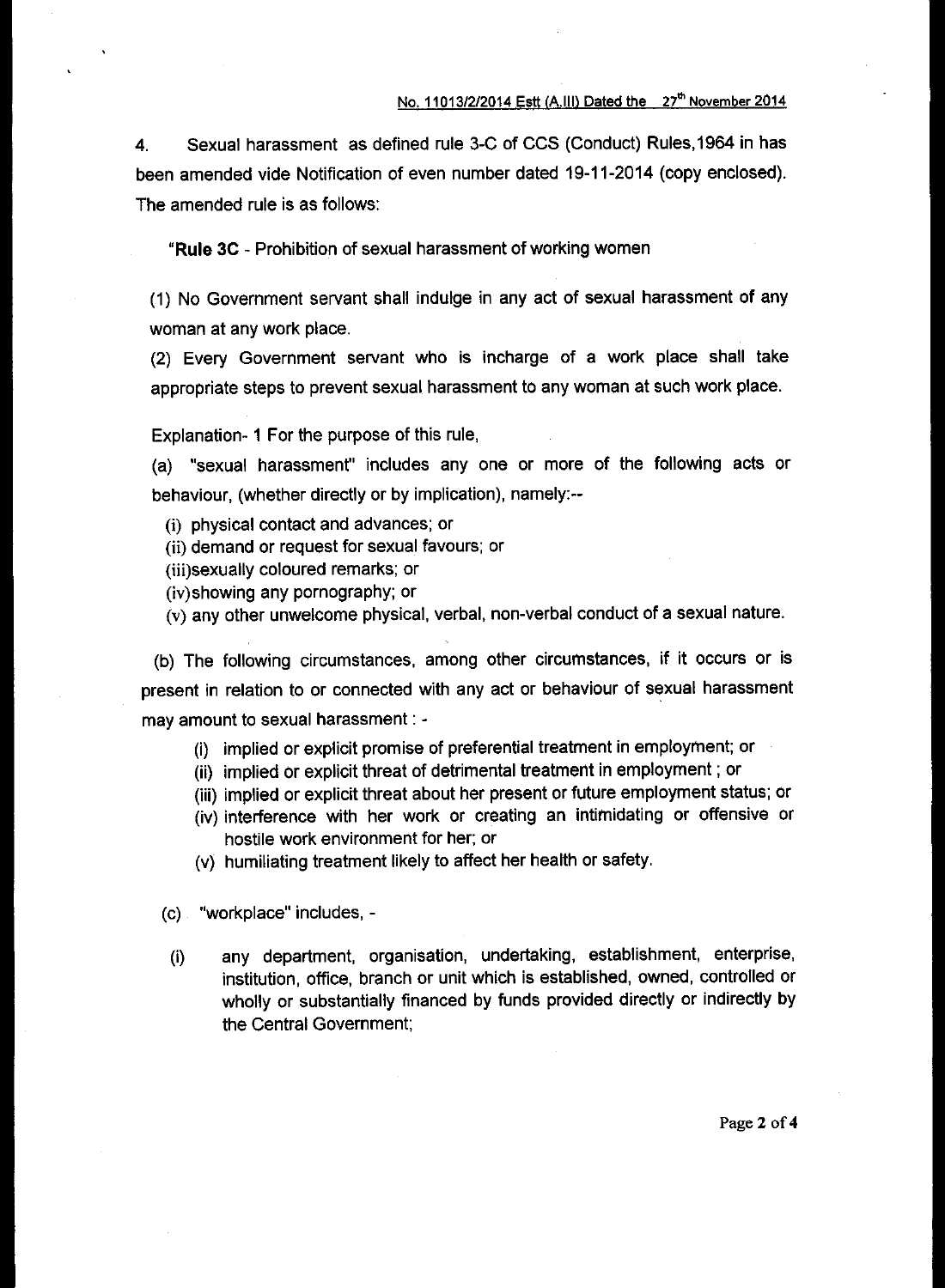- (ii) hospitals or nursing homes;
- (iii) any sports institute, stadium, sports complex or competition or games venue, whether residential or not used for training, sports or other activities relating thereto;
- (iv) any place visited by the employee arising out of or during the course of employment including transportation provided by the employer for undertaking such journey;
- (v) a dwelling place or a house."

5. All Ministries/Departments are advised that the following procedure may be adopted while dealing with complaints of sexual harassment:-

- (i) Sexual harassment will include any one or more of the Acts or behaviour defined in Rule 3-C of the CCS (Conduct) Rules 1964 read with Sec 3(2) of SHWW (PPR) Act.
- (ii) The Committee constituted in each Ministry/ Department/ office under the CCS (Conduct) Rules, 1964 shall inquire into complaints of sexual harassment in accordance with the provisions of Section 4 of the SHWW (PPR) Act.
- (iii) The Committee will as far as practicable follow the procedures prescribed in CCS (CCA) Rules 1965 for conduct of the inquiry.
- (iv) If any complaint is received directly by the committee, the same shall be referred to the appropriate disciplinary authority and the Committee shall inquire into the complaint on the complaint being referred to it by the disciplinary authority.
- 6. In addition, the Committee will have the powers to recommend to the employer:
	- a) to transfer the aggrieved woman or the charged officer to any other workplace; or
	- b) to grant leave to the aggrieved woman up to a period of three months. (The leave granted to the aggrieved woman under this section shall be in addition to the leave she would be otherwise entitled to.)
	- c) to grant such other relief to the aggrieved woman as may be prescribed; or
	- d) to deduct from the salary or wages of the charged officer such sum as it may consider appropriate to be paid to the aggrieved woman or to her legal heirs. Any amount outstanding at the time of cessation of the services of the charged officer due to retirement, death or otherwise may be recovered from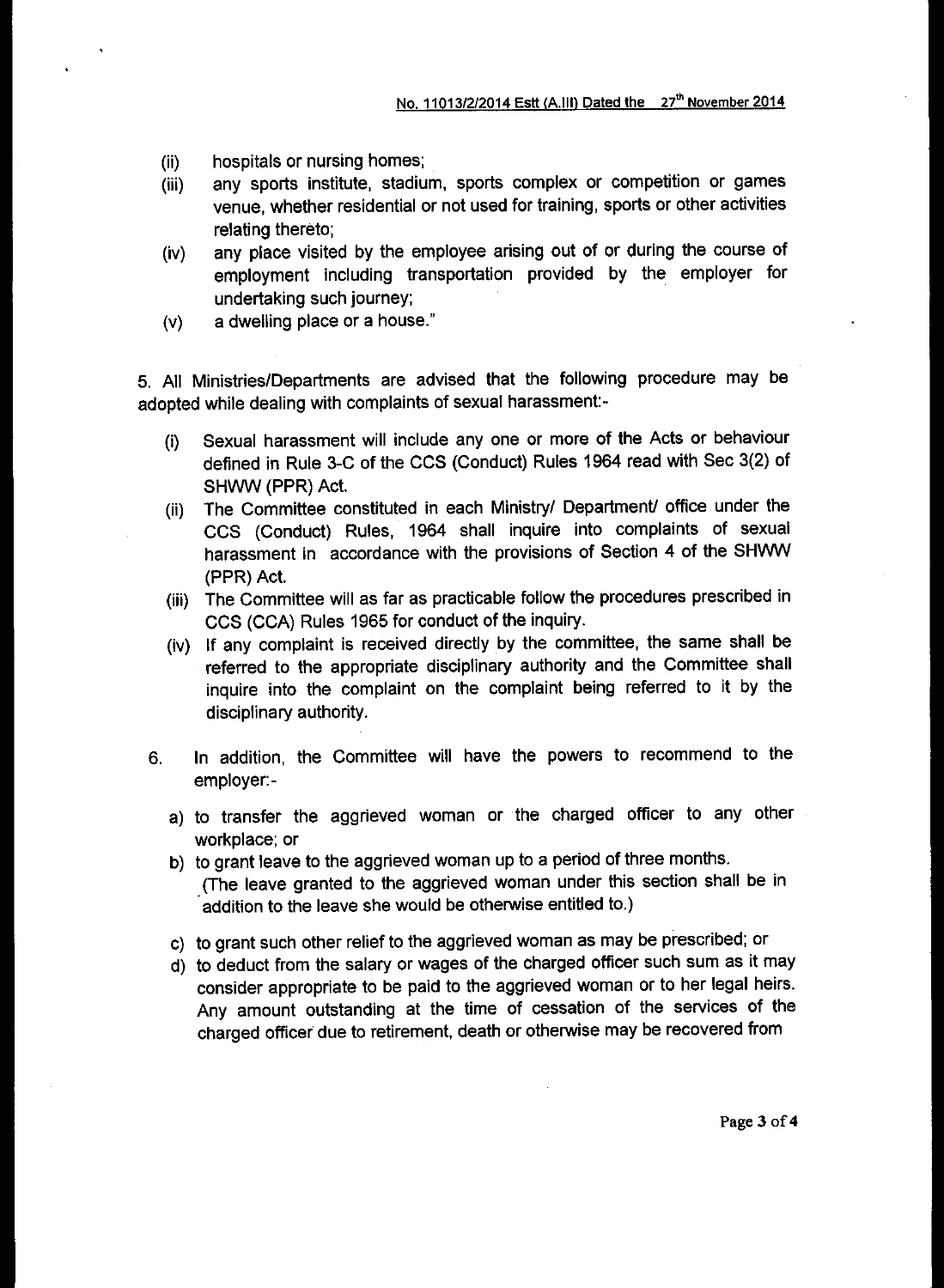the terminal benefits payable to the officer or his heirs. Such compensation will not amount to penalty under Rule 11 of CCS (CCA) Rules in terms of the Explanation (ix) to Rule 11 inserted vide Notification of even Number dated 19-11-2014.

7. It may also be noted that the Committee may recommend action to be taken against the person who has made a complaint, if the Committee arrives at the conclusion that the allegation is malicious or the aggrieved woman or the person making the complaint has made the complaint knowing it to be false or has produced any forged or misleading document. The Committee may also recommend action against any witness if it comes to the conclusion that such witness has given false evidence or produced any forged or misleading document.

8. Attention is also invited to the following provisions of SHWW (PPR) Act:

- Sec 16 & 17: Prohibition of publication or making known contents of complaint , inquiry proceedings and recommendations of the Committee.
- Sec 19 : Duties of employer. This may be read with provisions of Rule 3(C) (2) of CCS (Conduct) Rules.
- Sec 21, 22 of SHWW(PPR) Act and Rule 14 of the SHWW (PPR) Rules Annual Reports

9. All the Ministries/Departments are requested to bring the contents of this OM to the notice of all officers and staff working under them. The Ministries/ Departments are also requested to advise the PSEs /Autonomous Bodies under their administrative control to align their service rules with the SHWW (PPR) Act/ Rules.

(Mamta Kundra)

Joint Secretary to the Government of India Tel: 23094276

To

All Ministries/Departments (as per standard list)

Page **4** of **4**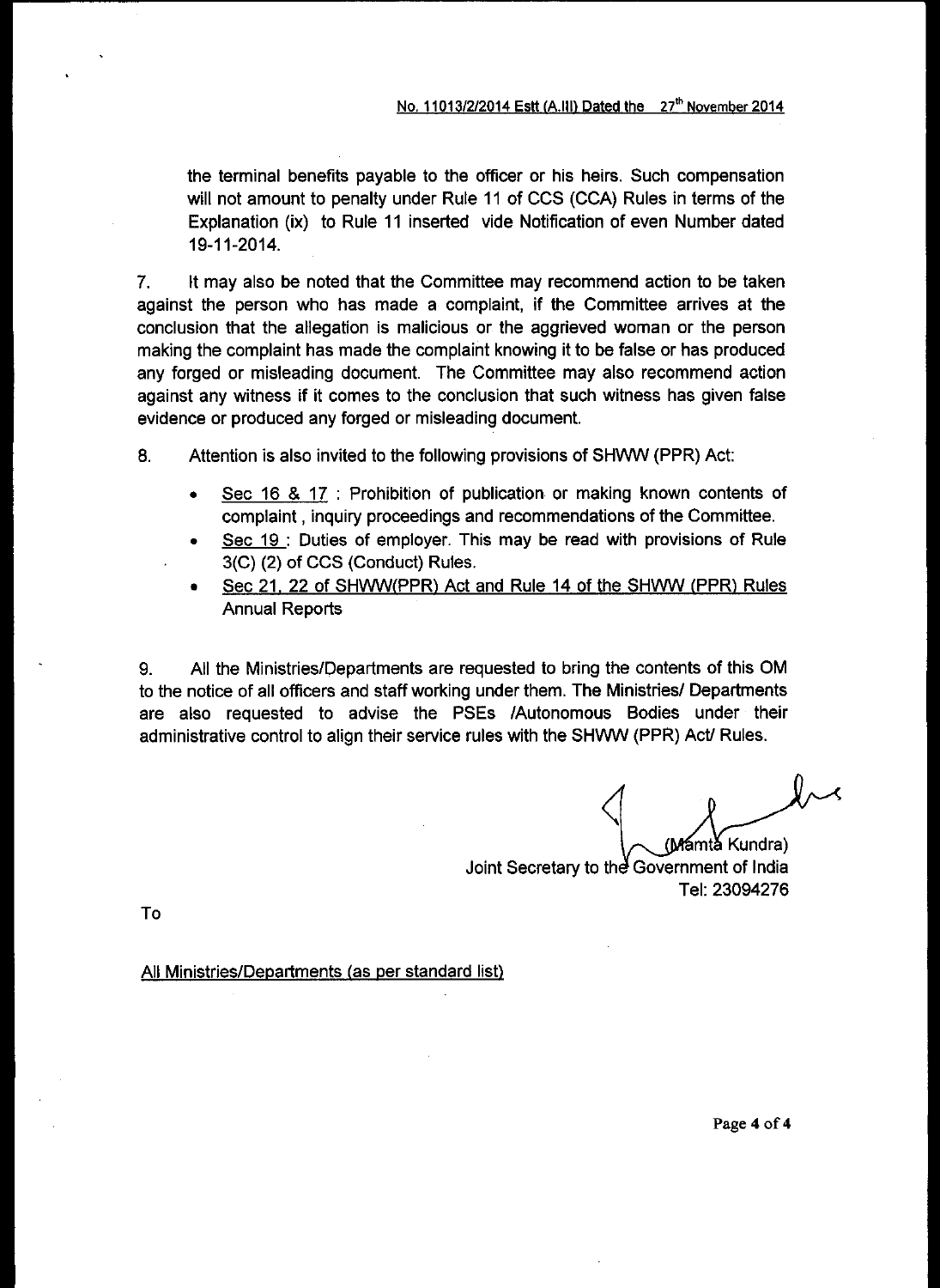रजिस्टी सं० डी० एल०-33004/99

REGD, NO. D. L.-33004/99



# HIKEI M CISIUS 512

असाधारण **EXTRAORDINARY** भाग 11-साण्ड 3- उप-खण्ड (i) PART II-Section 3-Sub-section (i) प्राधिकार से प्रकाशित

PUBLISHED BY AUTHORITY

| सं. 6081 | नई दिल्ली, बुधवार, नवम्बर 19, 2014/कार्तिक 28, 1936      |
|----------|----------------------------------------------------------|
| No. 6081 | NEW DELHI, WEDNESDAY, NOVEMBER 19, 2014/KARTIKA 28, 1936 |

# कार्मिक, लोक शिकायत तथा पेंशन मंत्रालय

(कार्मिक और प्रशिक्षण विभाग)

अधिसूचना

नई दिल्ली, 19 नवम्बर, 2014

सा.का.नि. 822(अ):— संविधान के अनुच्छेद 309 के परंतुक एवं अनुच्छेद 148 के खंड (5) द्वारा प्रदत्त शक्तियों का प्रयोग करते हुए और भारतीय लेखा परीक्षा तथा लेखा विभाग में कार्यरत व्यक्तियों के संबंध में भारत के नियंत्रक एवं महालेखापरीक्षक के साथ परामर्श के पश्चात्, राष्ट्रपति, केन्द्रीय सिविल सेवा (वर्गीकरण, नियंत्रण एवं अपील) नियमावली, 1965 में और संशोधन करने के लिए एतदद्वारा निमनलिखित नियम बनाते हैं, नामत :-

(1) इन नियमों को केंद्रीय सिविल सेवा (वर्गीकरण, नियंत्रण एवं अपील) तृतीय संशोधन नियमावली, 2014 कहा  $1.$ जाएगा ।

(2) ये सरकारी राजपत्र में इनके प्रकाशन की तारीख से प्रवृत्त होंगे ।

केंद्रीय सिविल सेवा (वर्गीकरण, नियंत्रण एवं अपील) नियमावली, 1965 के नियम 11 में, स्पष्टीकरण में मद सं.  $2.$ (viii) के पश्चात् निम्नलिखित मद को जोड़ा जाएगा, नामत :-

केंद्रीय सिविल सेवा (आचरण) नियमावली, 1964 के नियम 3 ग में अभिप्रेत यौन उत्पीड़न की शिकायतों "(ix) की जांच हेतु तथा नियम 14 के उप नियम (2) के परंतुक में संदर्भित भारत सरकार के विभाग में बनाई गई शिकायत समिति की सिफारिशों पर दिया गया हर्जाना।"।

क्षि. 11013/2/2014-स्था.(क)।

ममता कुंद्रा, संयुक्त सचिव

4577GI/2014

 $(1)$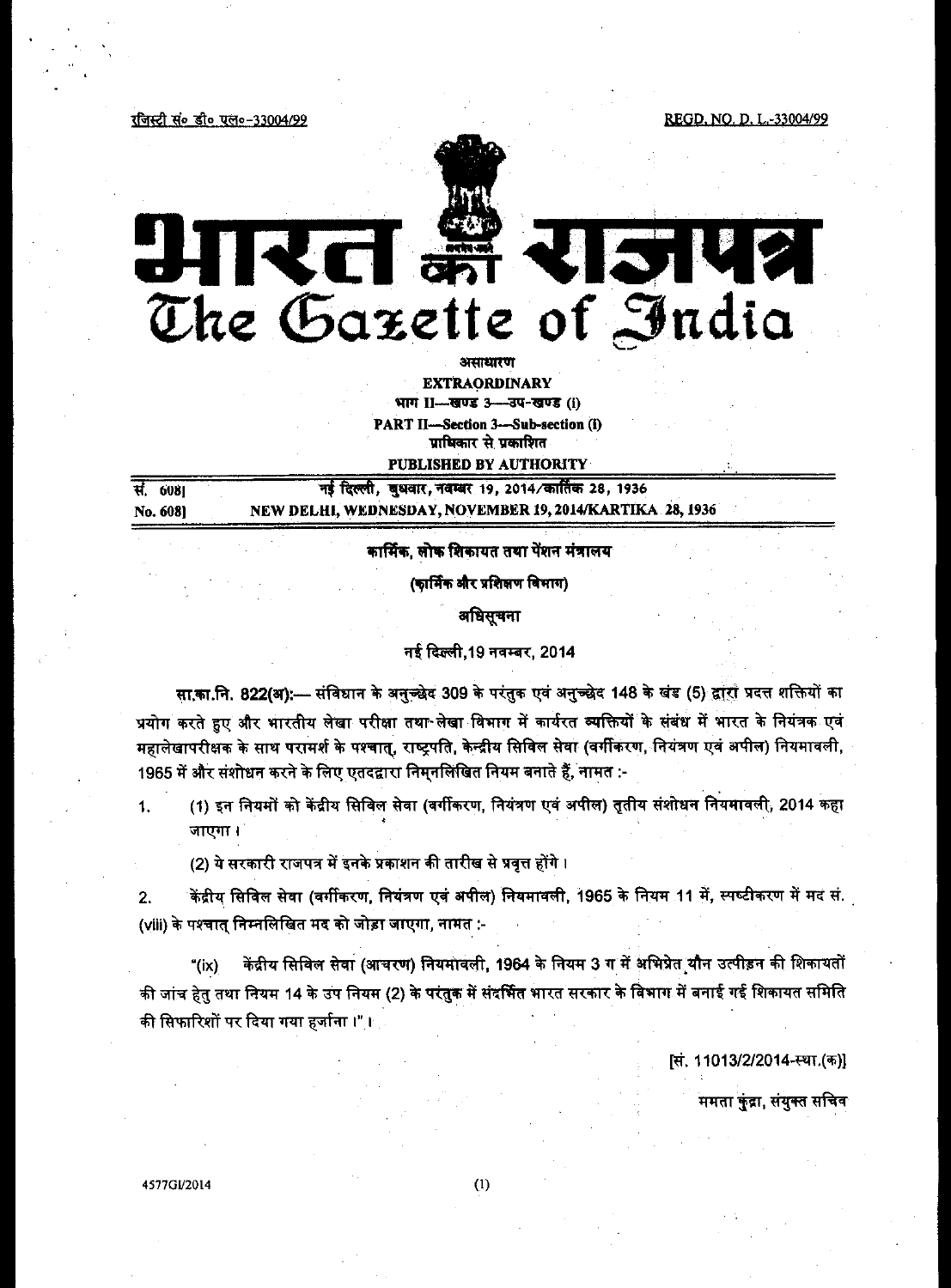THE GAZETTE OF INDIA : EXTRAORDINARY

 $[PART II-SEC. 3(i)]$ 

टिप्पणी: मूल नियम, भारत के राजपत्र में दिनांक 20 नवंबर, 1965 की अधिसूचना सं. 7/2/63 स्था.(क) के तहत प्रकाशित किए गए थे और निम्नलिखित अधिसूचना संख्याओं के तहत संशोधित किए गए थे:-

| 1.  | का.आ.1149, दिनांक 13 अप्रैल, 1966;               |
|-----|--------------------------------------------------|
| 2.  | का.आ.1596, दिनांक 04 जून, 1966;                  |
| 3.  | का.आ.2007, दिनांक 09 जुलाई, 1966;                |
| 4.  | का.आ.2648, दिनांक 02 सितम्बर, 1966;              |
| 5.  | का.आ.2854, दिनांक 01 अक्तूबर, 1966;              |
| 6.  | का.आ.1282, दिनांक 15 अप्रैल, 1967:               |
| 7.  | का.आ.1457, दिनांक 29 अप्रैल, 1967;               |
| 8.  | का.आ.3253, दिनांक 16 सितम्बर, 1967;              |
| 9.  | का.आ.3530, दिनांक 07 अक्तूबर, 1967;              |
| 10. | का.आ.4ै151, दिनांक 25 नवम्बर, 1967;              |
| 11. | का.आ.321, दिनांक 09 मार्च, 1968;                 |
| 12. | का.आ.1441, दिनांक 27 अप्रैल, 1968;               |
| 13. | का.आ.1870. दिनांक 01 जून, 1968;                  |
| 14. | का.आ.3423, दिनांक 28 सितम्बर, 1968;              |
| 15. | का.आ.5008, दिनांक 27 दिसम्बर, 1969;              |
| 16. | का.आ.397, दिनांक 07 फरवरी, 1970;                 |
| 17. | का.आ.3521, दिनांक 25 सितम्बर, 1971;              |
| 18. | का.आ.249, दिनांक 01 जनवरी, 1972;                 |
| 19. | का.आ.990, दिनांक 22 अप्रैल, 1972;                |
| 20. | का.आ.1600, दिनांक 01 जुलाई, 1972;                |
| 21. | का.आ.2789, दिनांक 14 अक्तूबर, 1972;              |
| 22. | का.आ.929, दिनांक 31 मार्च, 1972;                 |
| 23. | का.आ.1648, दिनांक 06 जुलाई, 1974;                |
| 24. | का.आ.2742, दिनांक 31 जुलाई, 1976;                |
| 25. | का.आ.4664, दिनांक 11 दिसम्बर, 1976;              |
| 26. | का.आ.3062, दिनांक 08 अक्तूबर, 1977;              |
| 27. | का.आ.3573, दिनांक 26 नवम्बर, 1977;               |
| 28. | का.आ.3574, दिनांक 26 नवम्बर, 1977;               |
| 29. | का.आ.3671, दिनांक 03 दिसम्बर, 1977;              |
| 30. | का.आ.2464, दिनांक 02 सितम्बर, 1978;              |
| 31. | का.आ.2465, दिनांक 02 सितम्बर, 1978;              |
| 32. | का.आ.920, दिनांक 17 फरवरी, 1979;                 |
| 33. | का.आ.1769 दिनांक 05 जुलाई, 1980;                 |
| 34. | का.आ.264, दिनांक 29 जनवरी, 1981;                 |
| 35. | का.आ.2126, दिनांक 08 अगस्त, 1981;                |
| 36. | का.आ.2203, दिनांक 22 अगस्त, 1981:                |
| 37. | का.आ.2512, दिनांक 03 अक्तूबर, 1981;              |
| 38. | का.आ.168, दिनांक 23 जनवरी, 1982;                 |
| 39. | का.आ.1535, दिनांक 12 मई, 1984;                   |
| 40, | अ.स.11012/15/84-स्था.(क), दिनांक 05 जुलाई, 1985  |
| 41. | अ.सं.11012/05/85-स्था.(क),दिनांक 29 जुलाई, 1985; |

| 42.  | अ.सं.11012/06/85-स्था.(क), दिनांक 06<br>अगस्त. |
|------|------------------------------------------------|
|      | 1985:                                          |
| 43.  | का.आ.5637, दिनाक 21 दिसम्बर, 1985:             |
| 44.  | का.आ.5743, दिनांक 28 दिसम्बर, 1985;            |
| 45.  | का.आ.4089, दिनांक 13 दिसम्बर, 1986;            |
| 46.  | अ.स.11012/24/85-स्था.(क) दिनांक 26<br>नवम्बर,  |
|      | 1986.                                          |
| 47.  | का.आ.830, दिनांक 28 मार्च, 1987;               |
| 48.  | का.आ.831, दिनांक 28 मार्च, 1987;               |
| 49.  | का.आ.1591, दिनांक 27 जून, 1987;                |
| 50.  | का.आ.1825, दिनांक 18 जुलाई, 1987;              |
| 51.  | का.आ.3060, दिनांक 15 अक्तूबर, 1988;            |
| 52.  | का.आ. 3061, दिनांक 16 अक्तूबर, 1988;           |
| 53.  | का.आ.2207, दिनांक 16 सितम्बर, 1989,            |
| 54.  | का.आ.1084, दिनांक 28 अप्रैल, 1990;             |
| 55.  | का.आ. 2208, दिनांक 25 अगस्त, 1990;             |
| 56.  | का.आ.1481, दिनांक 13 जून, 1992;                |
| 57.  | सा.का.नि. 289, दिनांक 20 जून, 1992;            |
| 58.  | सा.का.नि.589, दिनांक 26 दिसम्बर, 1992;         |
| 59.  | सा.का.नि.499, दिनांक 08 अक्तूबर, 1994;         |
| 60.  | सा.का.नि.276, दिनांक 10 जून, 1995;             |
| 61.  | सा.का.नि.17, दिनांक 20 फरवरी, 1996;            |
| 62.  | सा.का.नि. 125, दिनांक 16 मार्च, 1996;          |
| 63.  | सा.का.नि. 417, दिनांक 05 अक्तूबर, 1996;        |
| 64.  | सा.का.नि. 337, दिनांक 02 सितंबर, 2000;         |
| 65.  | सा.का.नि. 420, दिनांक 28 अक्तूबर, 2000;        |
| 66.  | सा.का.नि. 211, दिनांक 14 अप्रैल, 2001;         |
| 67,  | सा.का.नि. 60, दिनांक 13 फरवरी, 2002:           |
| 68.  | सा.का.नि. 2, दिनांक 03 जनवरी, 2004:            |
| 69.  | सा.का.नि. 113, दिनांक 10 अप्रैल, 2004;         |
| 70.  | सा.का.नि. 225, दिनांक 10 जुलाई, 2004;          |
| 71.  | सा.का.नि. 287, दिनांक 28 अगस्त, 2004;          |
| 72.4 | सा.का.नि. 1, दिनांक 20 दिसंबर, 2004;           |
| 73.  | सा.का.नि. 49, दिनांक 29 मार्च, 2008;           |
| 74.  | सा.का.नि. 12, दिनांक 07 फरवरी, 2009;           |
| 75.  | का.आ. 946, दिनांक 09 अप्रैल, 2009;             |
| 76.  | का.आ.1762 (ई), दिनांक 16 जुलाई, 2009;          |
| 77.  | सा.का.नि. 55 (ई), दिनांक 02 फरवरी, 2010;       |
| 78.  | का.आ. 2079(ई), दिनांक 01 जनवरी, 2014 और        |
| 79.  | सा.का.नि. 769(ई), दिनांक 31 अक्तूबर, 2014      |

 $\overline{2}$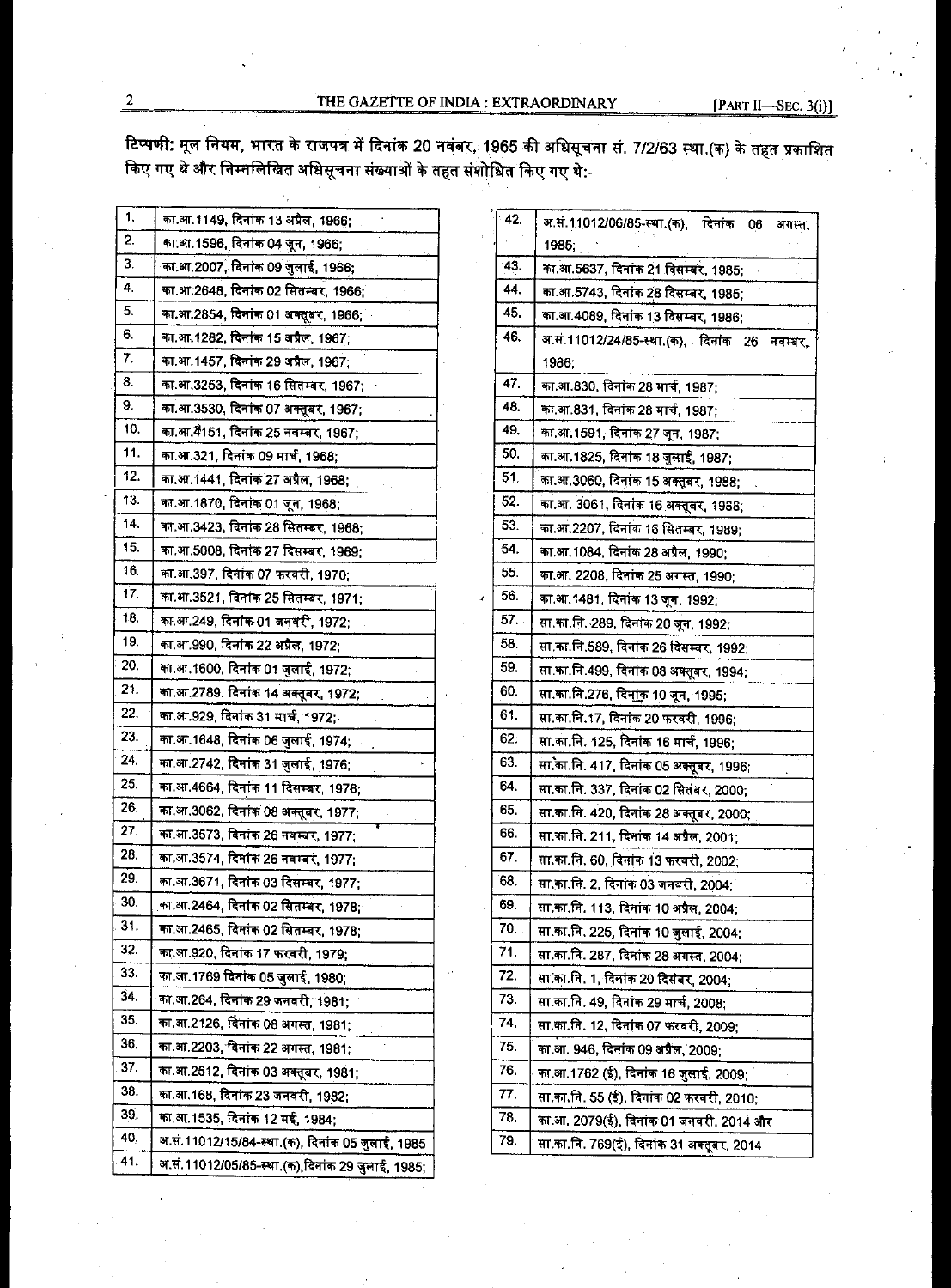#### **MINISTRY OF PERSONNEL, PUBLIC GRIEVANCES AND PENSIONS**

#### **(Department of Personnel and Training)**

#### **NOTIFICATION**

#### **New Delhi, the 19th November, 2014**

**G.S.R.822 (E).— In exercise of the powers conferred by the proviso to article 309 and clause (5) of article 148 of the Constitution and after consultation with the Comptroller and Auditor General of India in relation to persons serving in the Indian Audit and Accounts Department, the President hereby makes the following rules further to amend the Central Civil Services (Classification, Control and Appeal) Rules, 1965, namely:-** 

**1. (1) These rules may be called the Central Civil Services (Classification, Control and Appeal) Third Amendment Rules, 2014.** 

**(2) They shall come into force on the day of their publication in the Official Gazette.** 

**2. In the Central Civil Services (Classification, Control and Appeal) Rules, 1965, in rule 11, in the Explanation, after item (viii), the following item shall be inserted namely :-** 

**"(ix) any compensation awarded on the recommendation of the Complaints Committee referred to in the proviso to sub-rule (2) of rule 14 and established in the Department of the Government of India for inquiring into any complaint of sexual harassment within the meaning of rule 3 C of the Central Civil Services (Conduct) Rules, 1964,".** 

> **[ No.11013/2/2014-Estt. (A)] MAMTA KUNDRA, it. Secy.**

**Note: The principal rules were published in the Gazette of India vide notification number 7/2/63. Estt.(A), dated the 20th November, 1965 and subsequently amended vide notification numbers :—** 

**I. S.O. 1149, dated the 13th April, 1966;** 

**2. S.O. 1596, dated the 4th June, 1966;** 

**3. S.O. 2007, dated the 9th July, 1966;** 

**4. S.O. 2648, dated the 2nd September, 1966;** 

**5. S.O. 2854, dated the 1st October, 1966;** 

**6. S.O. 1282, dated the 15th April, 1967;** 

**7. S.O. 1457, dated the 29th April, 1967;** 

**8. S.O. 3253, dated the 16th September, 1967;** 

**9. S.O. 3530, dated the 7th October, 1967;** 

**10.SO. 4151, dated the 25th November, 1967;** 

**11.SD. 321, dated the 9th March, 1968;** 

**12.S.O. 1441, dated the 27th April, 1968;,** 

**13.S.O. 1870, dated the 1st June, 1968;** 

**14.S.O. 3423, dated the 28th September, 1968;** 

**15.S.O. 5008, dated the 27th December, 1969;** 

**16.S.O. 397, dated the 7th February, 1970;** 

**17.S.O. 3521, dated the 25th September, 1971;** 

**18.S.O. 249, dated the 1st January, 1972;** 

**19.S.C. 990, dated the 22nd April, 1972;** 

**20. S.O. 1600, dated the 1st July, 1972;** 

**21. S.O. 2789, dated the 14th October, 1972;** 

**22.S.O. 929, dated the 31st March, 1973;** 

**23.S.O. 1648, dated the 6th July, 1974;** 

**24.SO. 2742, dated the 31st July, 1976;** 

**25.S.O. 4664, dated the Ilth December, 1976;** 

**26.S.O. 3062, dated the 8th October, 1977;** 

**27. S.O. 3573, dated the 26th November, 1977;** 

**28.S.O. 3574, dated the 26th November, 1977;** 

**29.S.O. 3671, dated the 3rd December, 1977; 30.SO.** 4464, **dated the 2nd September, 1978;** 

**31.S.O. 2465, dated the 2nd September, 1978;** 

**32. S.O. 920, dated the 17th February, 1979;** 

**33.S.O. 1769, dated the 5th July, 1980;** 

**34.S O. 264, dated the 24th January, 1981;** 

**35.S.O. 2126, dated the 8th August, 1981;** 

**36. S.O. 2203, dated the 22nd August, 1981** 

**37. S.O. 2512, dated the 3rd October, 1981;** 

**38.S.O. 168, dated the 23rd January, 1982;** 

**39.S.O. 1535, dated the 12th May, 1984;** 

**40.Notification No.11012/15/84-EstgA), dated the 5th July, 1985;** 

**41.Notification No.11012/05/85-Estt.(A), dated the 29th July, 1985;** 

**42. Notification No.11012/06/85-Estt(A), dated the 6th August, 1985;** 

**43. S.O. 5637, dated the 21st December, 1985;** 

**44. S.O. 5743, dated the 28th December, 1985;** 

**45. S.0.4089, dated the 13th December, 1986;** 

**46.Notification No.11012/24/85-Estt.(A), dated the 26th November, 1986;** 

**47. S.O. 830, dated the 28th March, 1987;** 

**48. S.O. 831, dated the 28th March, 1987;** 

**49. S.O. 1591, dated the 27th June, 1987;** 

**50. S.O. 1825, dated the 18th July. 1987;** 

**51. S.O. 3060, dated the 15th October, 1988;** 

**52.S.O. 3061, dated the 16th October, 1988;** 

**53.S.O. 2207, dated the 16th September, 1989;** 

**54.S.O. 1084, dated the 28th April, 1990;**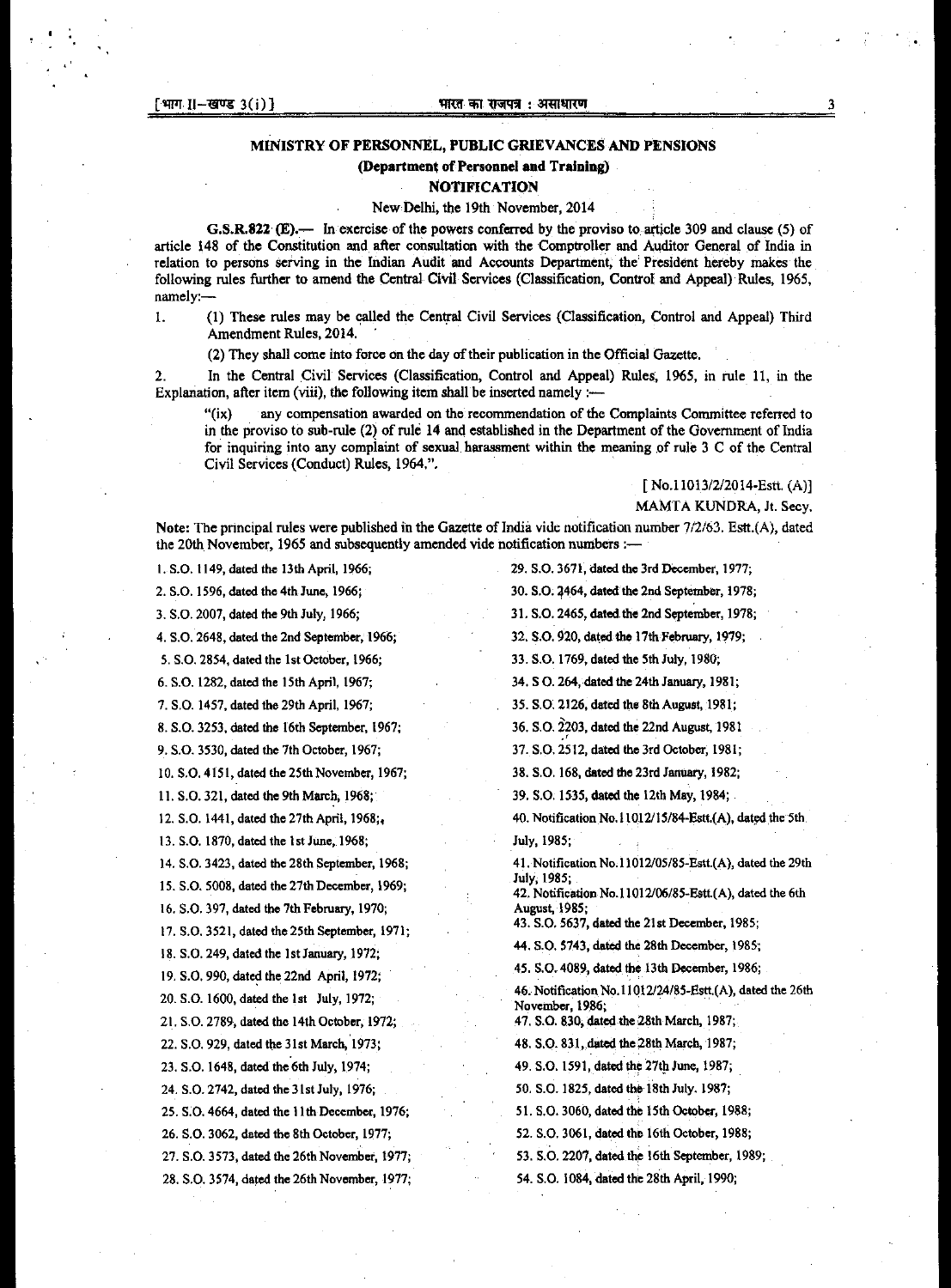#### THE GAZETTE OF INDIA : EXTRAORDINARY [PART II—SEC. 3(i)]

55.S.O. 2208, dated the 25th August, 1990; 56. S.O. 1481, dated the 13th June, 1992; 57.G.S.R 289, dated the 20th June, 1992; 58.GS.R. 589, dated the'26th December, 1992; 59.G.S.R. 499, dated the 8th October, 1994; 60.G.S.R. 276, dated the 10th June, 1995; 61.G.S.R. 17, dated the 20th February, 1996; 62.G.S.R. 125, dated the 16th March, 1996; 63.G.S.R. 417, dated the 5th October, 1996; 64.G.S.R. 337, dated the 2nd September, 2000; 65.G.S.R. 420, dated the 28th October, 2000; 66 G.S.R. 211, dated the 14th April, 2001;

67. G.S.R. 60, dated the 13th February, 2002;

68.GS.R. 2, dated the 3rd January, 2004; 69.GS.R. 113, dated the 10th April, 2004; 70.G.S.R. 225, dated the 10th July, 2004; 71.GS.R. 287, dated the 28th August, 2004; 72.GS.R. 1, dated the 20th December,, 2004; 73.G.S.R. 49, dated the 29th March, 2008; 74.GS.R. 12, dated the 7th February, 2009; 75. S.O. 946, dated the 9th April, 2009; 76.S.O. 1762(E), dated the 16th July, 2009; 77.G.S.R. 55(E), dated the 2nd February, 2010; 78. S.O. 2079 $(E)$ , dated the  $1<sup>st</sup>$  January, 2014 and

79. G.S.R. 769(E), dated the 31<sup>st</sup> October, 2014.

#### **e**, ब्रिसचना

#### नई दिल्ली, 19 नवम्बर, 2014

सा.का.नि. 823(ज).- संविधान के अनुच्छेद 309 के परंतुक एवं अनुच्छेद 148 के खंड (5) द्वारा प्रदत्त शक्तियों का प्रयोग करते हुए तथा भारतीय लेखा परीक्षा और लेखा विभाग में कार्यरत व्यक्तियों के संबंध में भारत के नियंत्रक एवं महालेखापरीक्षक के साथ परामर्श के पश्चात, राष्ट्रपति, केन्द्रीय सिविल सेवा (आचरण) नियमावली, 1964 में और संशोधन **करने के लिए एतदद्वारा निम्नलिखित नियम बनाते हैं, नामत:-**

1. (1) इन नियमों को केन्द्रीय सिविल सेवा (आचरण) द्वितीय संशोधन नियमावली, 2014 कहा जाएगा।

(2) ये सरकारी राजपत्र में इनके प्रकाशन की तारीख से प्रवृत्त होंगे।

2. केन्द्रीय सिविल सेवा (आचरण) नियमावली, 1964 में नियम 3-ग के लिए निम्नलिखित प्रतिस्थापित किया जाएगा, नामत:-

'3-ग - कामकाजी महिलाओं के लैंगिक उत्पीड़न पर प्रतिबंध,- (1) कोई भी सरकारी सेवक किसी भी कार्यस्थल पर किसी भी महिला के लैंगिक उत्पीड़न संबधी किसी कार्य में लिप्त नहीं होगा।

(2) प्रत्येक सरकारी सेवक, जो कार्यस्थल का प्रभारी है, अपने कार्यस्थल पर किसी भी महिला का लैंगिक उत्पीड़न रोकने के लिए समुचित कदम उठाएगा।

स्पष्टीकरण - (I) इस नियम के प्रयोजनार्थ.-

(क) "लैंगिक उत्पीड़न" के अंतर्गत निम्नलिखित में से कोई एक या अधिक निंदनीय कार्य या व्यवहार (चाहे प्रत्यक्ष रूप से या तात्पर्यित) सम्मिलित है; अर्थात  $\stackrel{\centerdot}{\centerdot}$ 

(i) शारीरिक संपर्क और फायदा उठाना; या

**लैंगिक पक्षपात की मांग या अनुरोध करना; या**  $(ii)$ 

- (iii) लैंगिक अर्थ वाली टिप्पणियां करना: या
- (iv) अश्लील साहित्य दिखाना; या

(v) ॉरैंगिक प्रकृति का कोई अन्य निंदनीय शारीरिक, शाब्दिक या गैर-शाब्दिक आचरण करना।

(ख) अन्य परिस्थितियों के साथ ही निम्नलिखित परिस्थितियों को, यदि लैंगिक उत्पीड़न के किसी कार्य या आचरण के संबंध में उत्पन्न होती हैं या विद्यमान है या उससे संबंधित है, लैंगिक उत्पीड़न माना **जा सकेगा:-**

- (i) , उसके नियोजन में अधिमानी व्यवहार का अंतर्निहित या स्पष्ट वचन देना; या
- (ii) उसके नियोजन में अहितकर व्यवहार का अंतर्निहित या स्पष्ट धमकी देना; या
- उसकी वर्तमान या भावी नियोजन के प्रास्थिति के बारे में अंतर्निहित या स्पष्ट धमकी देना; या  $(iii)$
- (iv) , उसके कार्य में हस्तक्षेप करना या उसके लिए अभित्रासमय या आपराधिक या शत्रुतापूर्ण कार्य बातावरण सजित करना; या
- (v) उसके स्वास्थ्य या सुरक्षा को प्रभावित कर सकने वाला अपमानजनक आचरण करना।

(ग) "कार्यस्थल" में निम्नलिखित शामिल हैं-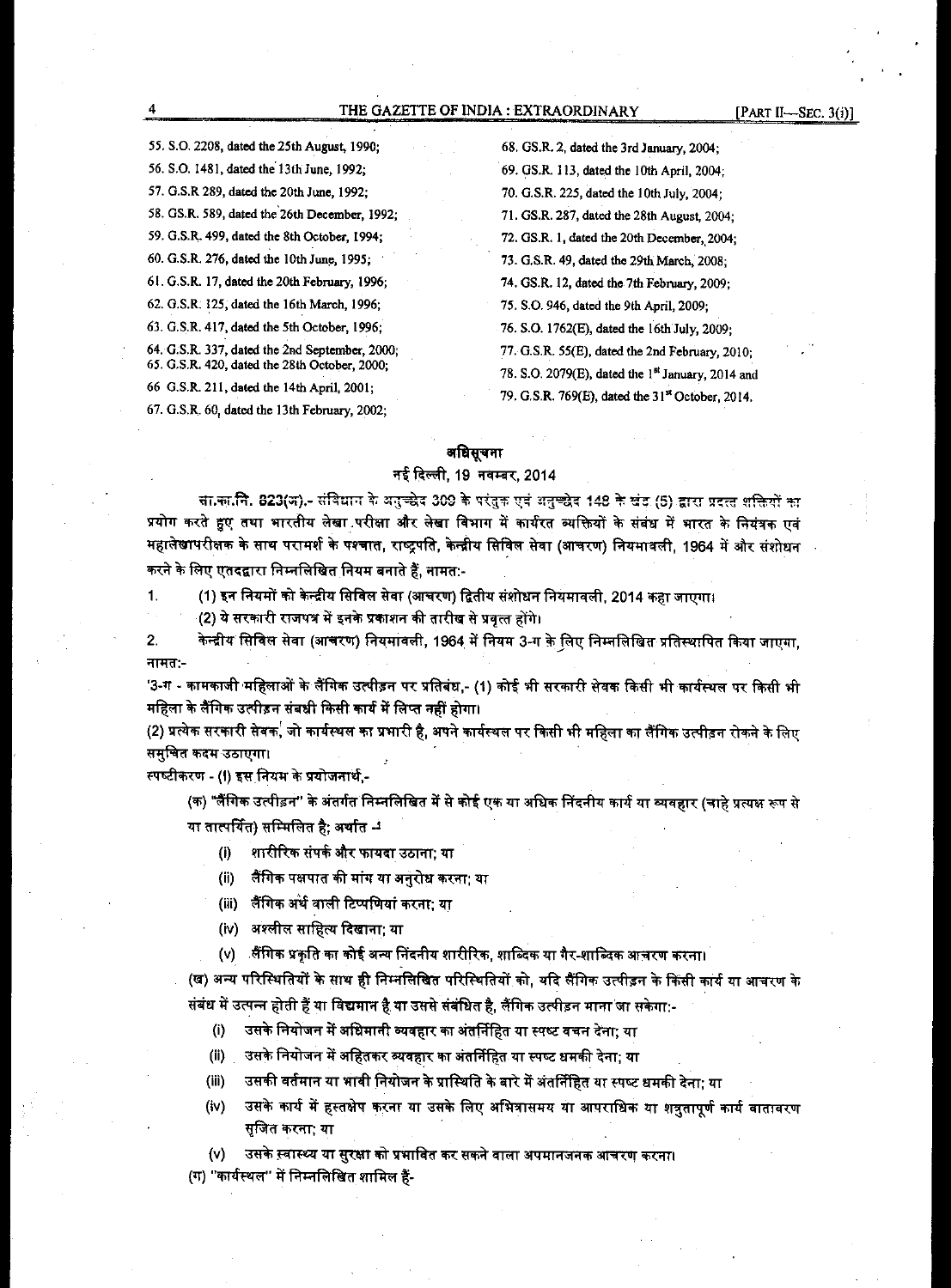[भाग  $II$ -खण्ड  $3(i)$ ]

 $(i)$ 

### भारत का राजपत्र : असाधारण

.<br>ऐसा कोई विभाग, संगठन, उपक्रम, स्थापन, उद्यम, संस्था, कार्यालय, शाखा या यूनिट जो केन्द्रीय सरकार .<br>द्वारा स्थापित, उसके स्वामित्वाधीन, नियंत्रणाधीन या पूर्णत: या भागत: उसके द्वारा प्रत्यक्ष रूप से या अप्रत्यक्ष रूप से उपलब्ध कराई गई निधियों द्वारा वित्तपोषित की जाती है:

- अस्पताल या परिचर्या गृह:  $(ii)$
- प्रशिक्षण, खेलकूद या उससे संबंधित अन्य क्रियाकलापों के लिए प्रयुक्त, कोई खेलकूद संस्थान, स्टेडियम,  $(iii)$ खेलकूद काम्प्लेक्स या प्रतिस्पर्धा या क्रीड़ा का स्थान, चाहे आवासीय हो या नहीं;
- नियोजन से प्रोदभूत या उसके प्रक्रम के दौरान कर्मचारी द्वारा भ्रमण किया गया कोई स्थान, जिसके अंतर्गत  $(N)$ ऐसी यात्रा के लिए नियोजक द्वारा उपलब्ध कराया गया परिवहन भी है:
- कोई निवास-गृह या कोई गृह।" ।  $(v)$

### [सं. 11013/2/2014-स्था.(क)]

ममता कुंद्रा,संयुक्त सचिव

टिप्पणी- मूल नियम, भारत के राजपत्र के भाग II, खंड 3, उप-खंड (i) में दिनांक 12 दिसंबर, 1964 की का.आ. सं. 4177 के तहत प्रकाशित किए गए थे और बाद में निम्नलिखित के तहत संशोधित किए गए थे -

| क.स.                 | अधिसूचना सं.         | दिनांक            | भारत के राजपत्र के भाग II, खंड 3, उप-खंड (i) में |                   |  |  |
|----------------------|----------------------|-------------------|--------------------------------------------------|-------------------|--|--|
|                      |                      |                   |                                                  | प्रकाशित का.आ. स. |  |  |
| 1.                   | 25/23/68-स्था(क)     | 3 फरवरी, 1970     | 482                                              | 14 फरवरी, 1970    |  |  |
| 2.                   | 25/11/72-स्था(क)     | 24 अक्तूबर, 1972  | 3643                                             | 4 नवंबर, 1972     |  |  |
| 3.                   | 25/57/64-स्था(क)     | 5 जनवरी, 1973     | 83                                               | 13 जनवरी, 1973    |  |  |
| $\ddot{4}$ .         | 11013/12/75-स्था(क)  | 13 फरवरी, 1976    | 846                                              | 28 फरवरी, 1976    |  |  |
| 5.                   | 25/19/74-स्था(क)     | 30 जून, 1976      | 2563                                             | 17 जुलाई, 1976    |  |  |
| $\hat{\mathbf{6}}$ . | 11013/19/75-स्था(क)  | 6 जुलाई, 1976     | 5691                                             | 24 जुलाई, 1976    |  |  |
| 7.                   | 11013/06/75-स्था(क)  | 24 नवंबर, 1976    | 4663                                             | 11 दिसंबर, 1976   |  |  |
| 8.                   | 11013/4/76-स्था(क)   | 24 अगस्त, 1977    | 2859                                             | 17 सितंबर, 1977   |  |  |
| 9.                   | 11013/03/78-स्था(क)  | 22 सितंबर, 1978   | 2859                                             | 30 सितंबर, 1978   |  |  |
| 10.                  | 11013/12/78-स्था(क)  | 20 दिसंबर, 1978 ः | $3 -$                                            | 6 जनवरी, 1980     |  |  |
| 11.                  | 11013/3/80-स्था(क)   | 24 अप्रैल, 1980.  | 1270                                             | 10 जून, 1980      |  |  |
| 12.                  | 11013/21/84-स्था(क)  | 3 अक्तूबर, 1985   | 4812                                             | 19 अक्तूबर, 1985  |  |  |
| 13.                  | 11013/6/85-स्था(क)   | 21 फरवरी, 1986    | 935                                              | 8 मार्च, 1986     |  |  |
| 14.                  | 11013/11/85-स्था(क)  | 7 मार्च, 1986     | 1124                                             | 22 मार्च, 1986    |  |  |
| 15.                  | 11013/5/86-स्था(क)   | 4 सितंबर, 1986.   | 3159                                             | 20 सितंबर, 1986   |  |  |
| 16.                  | 11013/16/85-स्था(क)  | 10 सितंबर, 1986   | 3280                                             | 27 सितंबर, 1986   |  |  |
| 17.                  | 11013/1/87-स्था(क)   | 27 जुलाई, 1987    | 1965                                             | 8 अगस्त, 1987     |  |  |
| 18.                  | 11013/19/87-स्था(क)  | 19 अप्रैल, 1988   | 1454                                             | 14 जून, 1988      |  |  |
| 19.                  | 11013/18/87-स्था(क)  | 18 सितंबर, 1990   | 2582                                             | 6 अक्तूबर, 1990   |  |  |
| 20.                  | 11013/20/91-स्था(क)  | 9 दिसंबर, 1992    | 3231                                             | 6 दिसंबर, 1992    |  |  |
| 21.                  | 11013/4/93-स्था(क)   | 12 जुलाई, 1995    | सा.का.नि. 355.                                   | 29 जुलाई, 1995    |  |  |
| 22.                  | 11013/4/93-स्था(क).  | 16 अगस्त, 1996    | सा.का.नि. 637                                    | 31 अगस्त, 1996    |  |  |
| 23.                  | 11013/10/97-स्था(क)  | 13 फरवरी, 1998    | सा.का.नि. 49                                     | 7 मार्च, 1998     |  |  |
| 24.                  | 11013/5/97-स्था(क)   | 14 अक्तूबर, 1999  | सा का.नि. 342                                    | 23 अक्तूबर, 1999  |  |  |
| 25.                  | 11013/6/2001-स्था(क) | 15 दिसंबर, 2003.  | सा.का.नि. 458                                    | 27 दिसंबर, 2003   |  |  |
| 26.                  | 11013/7/2005-स्था(क) | 18 अक्तूबर, 2005  | <u>सा.का.नि. 376</u>                             | 18 अक्तूबर, 2005  |  |  |

 $4577$   $m14-2$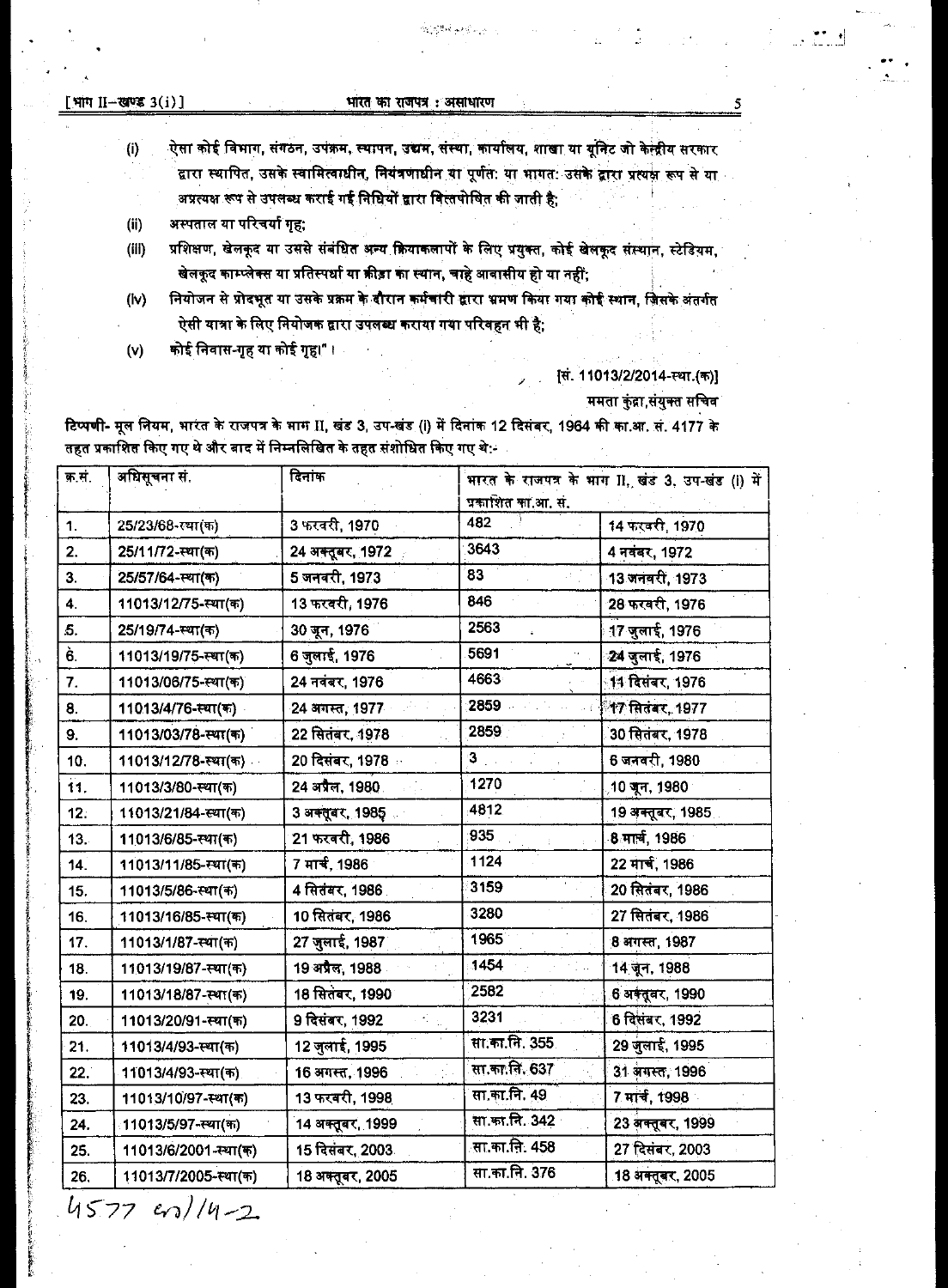#### THE GAZETTE OF INDIA : EXTRAORDINARY [PART II—SEC. 3(i)

| $\vert$ 27. | 11013/12/2008-स्था(क) │ 27 जनवरी, 2009 |               | सा.का.नि. 8      | <b>27 जनवरी, 2009</b> |
|-------------|----------------------------------------|---------------|------------------|-----------------------|
| $\vert$ 28. | <sub>(</sub> 11013/8/2009-स्था(क)      | 9 मई, 2011    | सा.का.नि. 370(अ) | । 9 मई. 2011          |
| ' 29.       | 11013/3/2013-स्था(क)                   | 4 मार्च, 2014 | सा.का.नि. 149(अ) | 4 मार्च, 2014         |

#### **NOTIFICATION**

New Delhi, the 19th November, 2014

G.S.R.823 (E).— In exercise of the powers conferred by the proviso to article 309 and clause (5) of article 148 of the Constitution and after consultation with the Comptroller and Auditor General of India in relation: to persons serving in the Indian Audit and Accounts Department, the President hereby makes the following rules further to amend the Central Civil Services (Conduct) Rules, 1964, namely:-

1. (1) These rules may be called the Central Civil Services (Conduct) Second Amendment Rules, 2014.

(2) They shall come into force on the day of their publication in the Official Gazette.

2. . In the Central Civil Services (Conduct), Rules, 1964, for rule 3C, the following rule shall be 'substituted, namely :-

'3C. Prohibition of sexual harassment of working Women, - (1) No Government servant shall indulge in any act of sexual harassment of any woman at any work place.

(2) Every Government servant who is incharge of a work place shall take appropriate steps to prevent sexual harassment to any woman at the work place.

Explanation. - (I) For the purpose of this rule, -

- (a) "sexual harassment" includes any one or more of the following acts or behaviour (whether directly or by implication) namely : -
	- (i) physical contact and advances; or
	- (ii) a demand or request for sexual favours; or
	- (iii) making sexually coloured remarks; or
	- (iv) showing pornography; or .
	- (vi) any other unwelcome physical, verbal, non-verbal conduct of a sexual nature.
- (b) the following circumstances, among other circumstances, if it occurs or ,is present in relation to or connected with any act or behaviour of sexual harassment may amount to sexual harassment : -
	- (I) implied or explicit promise of preferential treatment in employment; or
	- (ii) implied or explicit threat of detrimental treatment in employment; or
	- (iii) implied or explicit threat about her present or future employment status; or
	- (iv) interference with her work or creating an intimidating or offensive or hostile work environment for her; or
	- (v) humiliating treatment likely to affect her health or safety.
- (c) "workplace" includes,-
	- (I) any department, organisation, undertaking, establishment, enterprise, institution, office, branch or unit which is established, owned, controlled or wholly or substantially financed by funds provided directly or indirectly by the Central Government;
	- (ii) hospitals or nursing homes;
	- (iii) any sports institute, stadium, sports complex or competition or games venue, whether residential or not used for training, sports or other activities relating thereto;
	- any place visited by the employee arising out of or during the course of employment including transportation provided by the employer for undertaking such journey;  $(iv)$
	- (v) a dwelling place or a house.'.

[No.11013/2/2014-Estt. (A)] MAMTA KUNDRA, It. Secy.